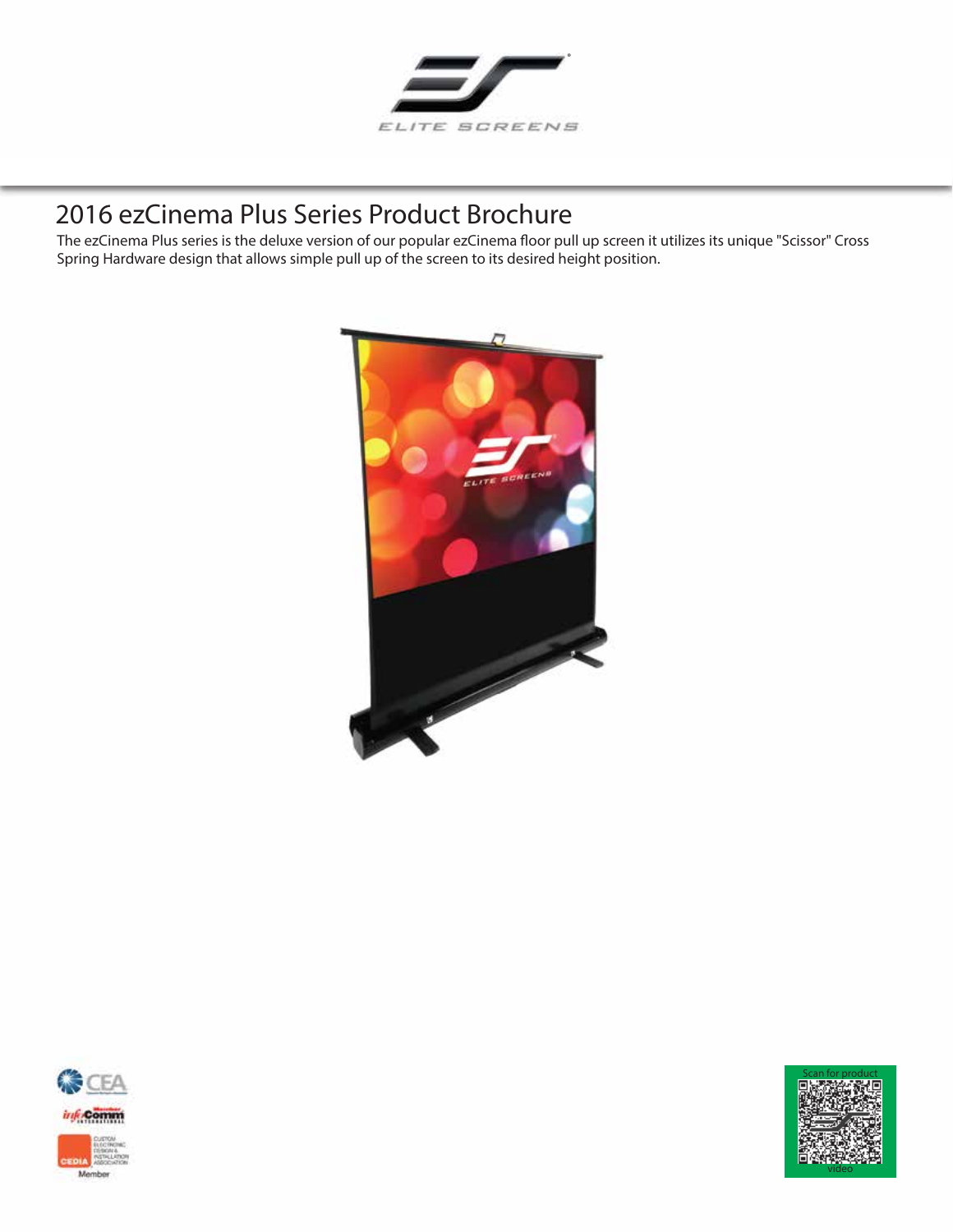# **ezCinema Plus** Series

The ezCinema Plus series is the deluxe version of our popular ezCinema floor pull up screen it utilizes its unique "Scissor" Cross Spring Hardware design that allows simple pull up of the screen to its desired height position.





PVC/Woven Screen Material, Multi-Layer, Cross-Array Layout, Coated with Matte White Optical Material that is Mildew Resistant.

Available in Standard 4:3 NTSC commercial or Home Cinema movies in 16:9 HDTV.

Elite's ezCinema Plus is the deluxe version of our popular ezCinema floor pull up screen. Instead of a support rod, it utilizes its unique "Scissor" Cross Spring Mechanical Hardware (CSMH) design that allows the operator to simply pull up the screen to its desired position and leave it there.

Standard Traveling Shoulder bag for additional protection is included.





## **MaxWhite Screen Material**

The most versatile screen surface for front projection. This material provides unlimited viewing angles and perfect uniformity while giving precise color reproduction with black and white contrast. Screen Surface is durable for daily use, is mildew resistant and can be washed with mild soap and water.